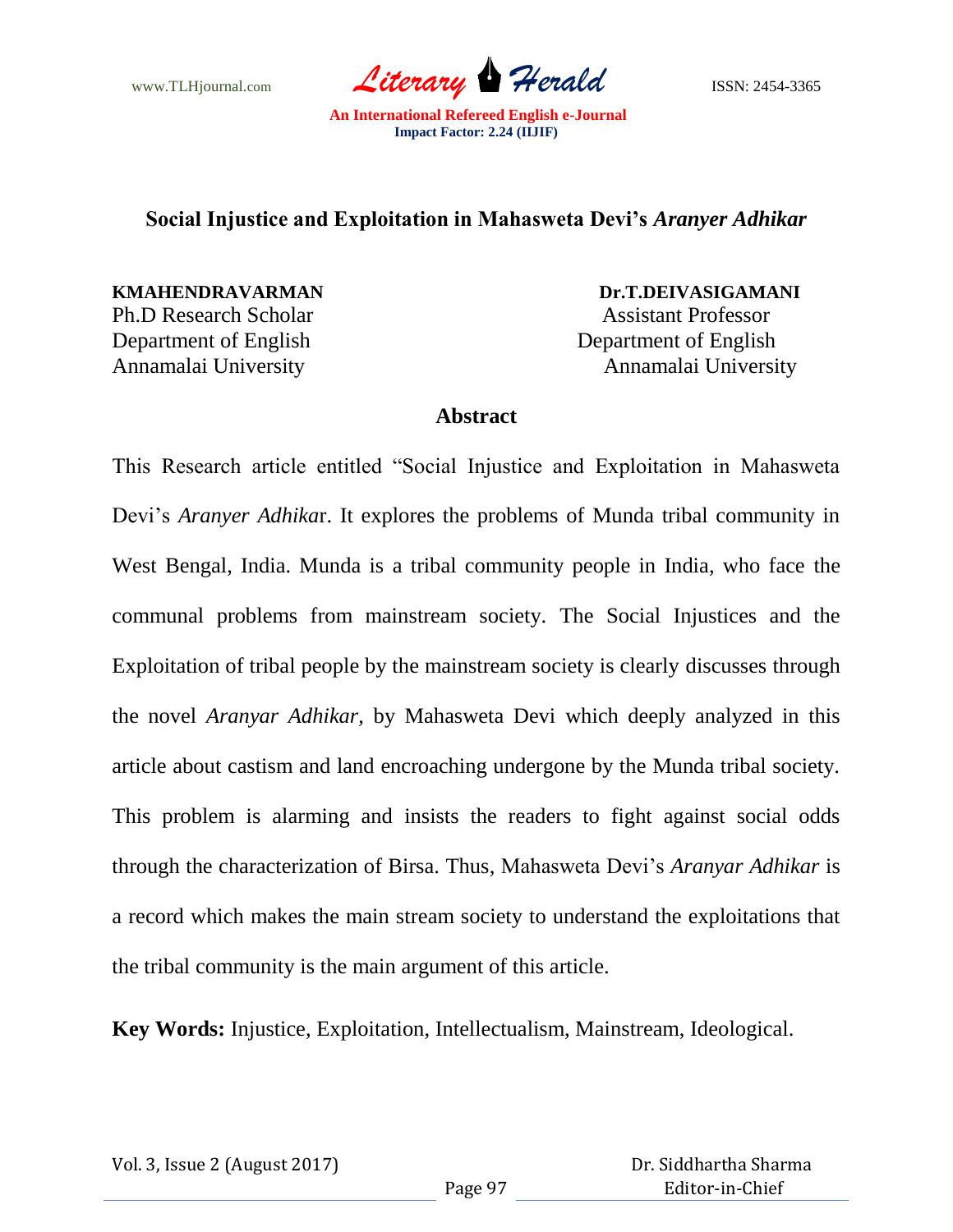www.TLHjournal.com **Literary Herald ISSN: 2454-3365** 

Mahasweta Devi has involved in her writings deeply with the tribals and their life in the Chotanagpur region; she has written a number of novels, short stories and articles concerning tribal issues. Her writings on the tribes can be divided into two major themes: tribal history and the tribal"s struggle for existence. Devi's efforts of writings help the indigenous people in reviving their past and give them a pride of place. Her narratives highlight the rich history and culture of the tribal of the Chotanagpur region which has been unfamiliar to the mainstream society in spite of the commitment and sacrifice.

Devi's writings, has professed with little interest in ideological abstractions and theorizing. Bengal is considered as a leftist intellectualism, for past four decades. She appropriated the ideological fervor as the tool for understanding if the social and economic problems of India and marginalized people. A zealous opposition to machinations of social injustice and exploitation is the red thread that binds all these themes and objective in her fiction.

Devi has poignantly delineated the stark and blatant subordinate of women in Indian society. She highlighted the irrespective of caste and class, particularly on the tribal or poor working women under the contract bonded labour system. Feminist scholars have find Devi's stark and powerful tales of women's oppression and their struggle as extremely fertile sites of feminist discourse. However, Devi dislikes being braided a feminist even though she asserts that a woman tends to be more vulnerable to exploitation because of her body as subject to more kinds of exploitation. For her it is one of the exploitation among the problems and issues linked class, caste and creed.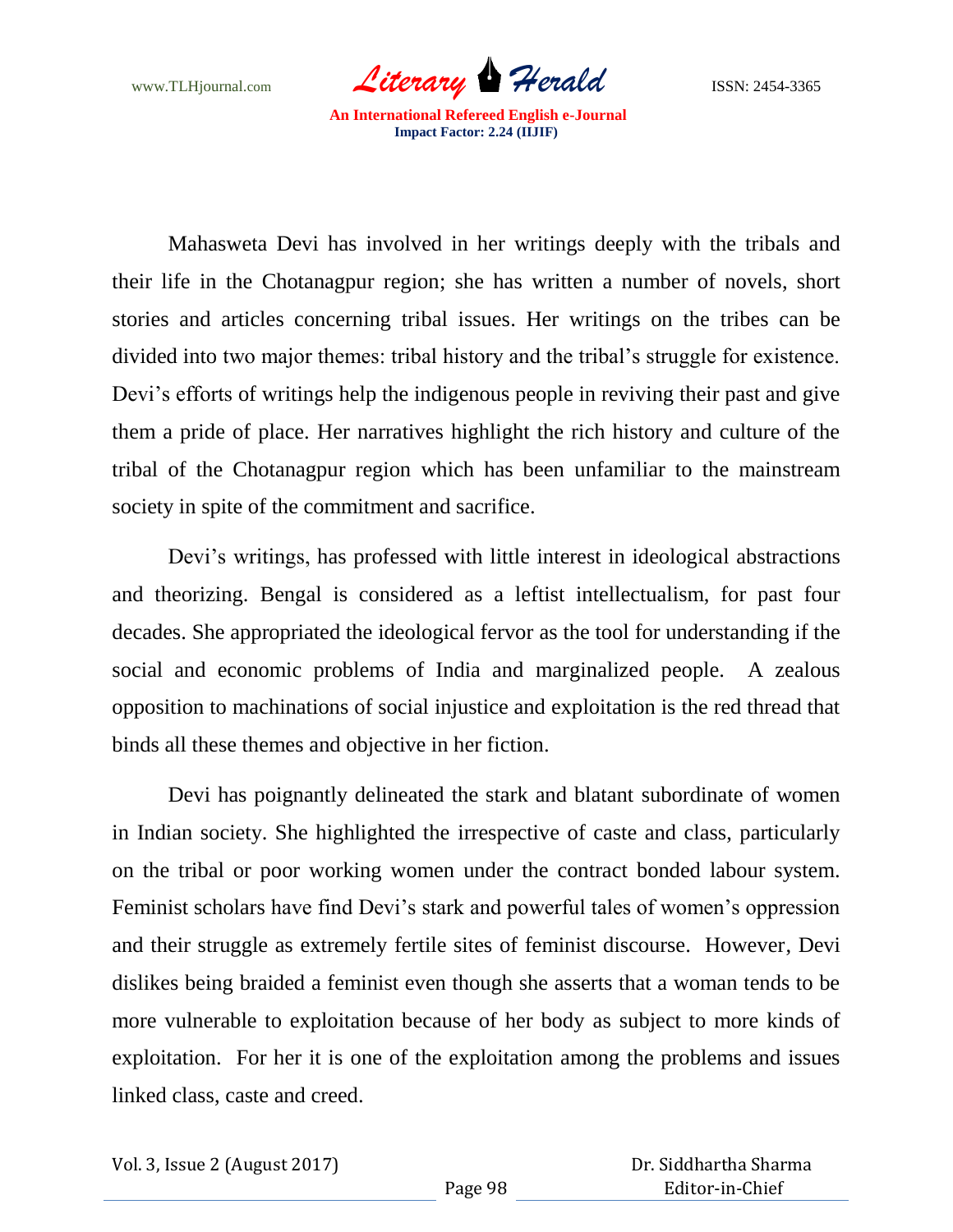www.TLHjournal.com **Literary Herald ISSN: 2454-3365** 

This research paper focuses on how tribal people find their life in the mainstream society, and how they living their life in a very deprived state, and the society treats them mercilessly. *Aranyer Adhikar* (1978) is a meticulously researched novel which deals with the Munda insurrection of 1899-1900. Interest of being just any historical novel about a past revolution, it gives clear indications of the tribal community itself, its traditions, social customs and religion. The new catholic Bengali, she carves out in this novel, the breakaway from literary Bengali of which Spivak speaks, only proves her intimacy with the Mundas and the village people has changed her very outlook on literature. Mahasweta Devi, armed literature as only a weapon, a weapon with which she wants to fight alongside the oppressed communities for achieving liberation from slavery and oppression.

In *Aranyer Adhikar,* Devi draws on the scattered oral traditions, of songs by tribals around Chotanagpur, for celebrating their hero-god Brisa Munda. The novelist intimate knowledge of the traditions and lifestyle of the Mundas gives her historical novel based on reality. Birsa is the hero-god whose life is myth of courage, endurance honesty and strength for the Munda people. This is a myth rooted in the tradition of Munda"s existence and gives them ample hopes. Birsa is the first divine and mythical figure drawn by Mahasweta Devi. She knows no deity other than the godhead achieved by man through fortitude, faith, courage, and integrity. Birsa is a man, who keeps his head high and bows to no power on earth. Thus he is killed but not defeated, and he is apathy worshipped by the Bengali Christian, Amulya, and the Deputy Superintendent of Ranchi prison. Barrister Jacob, a British lawyer sympathetic towards the Mundas, asks Amulya why he considers Birsa to be a god, and Amulya says, "Why? because of betrayal and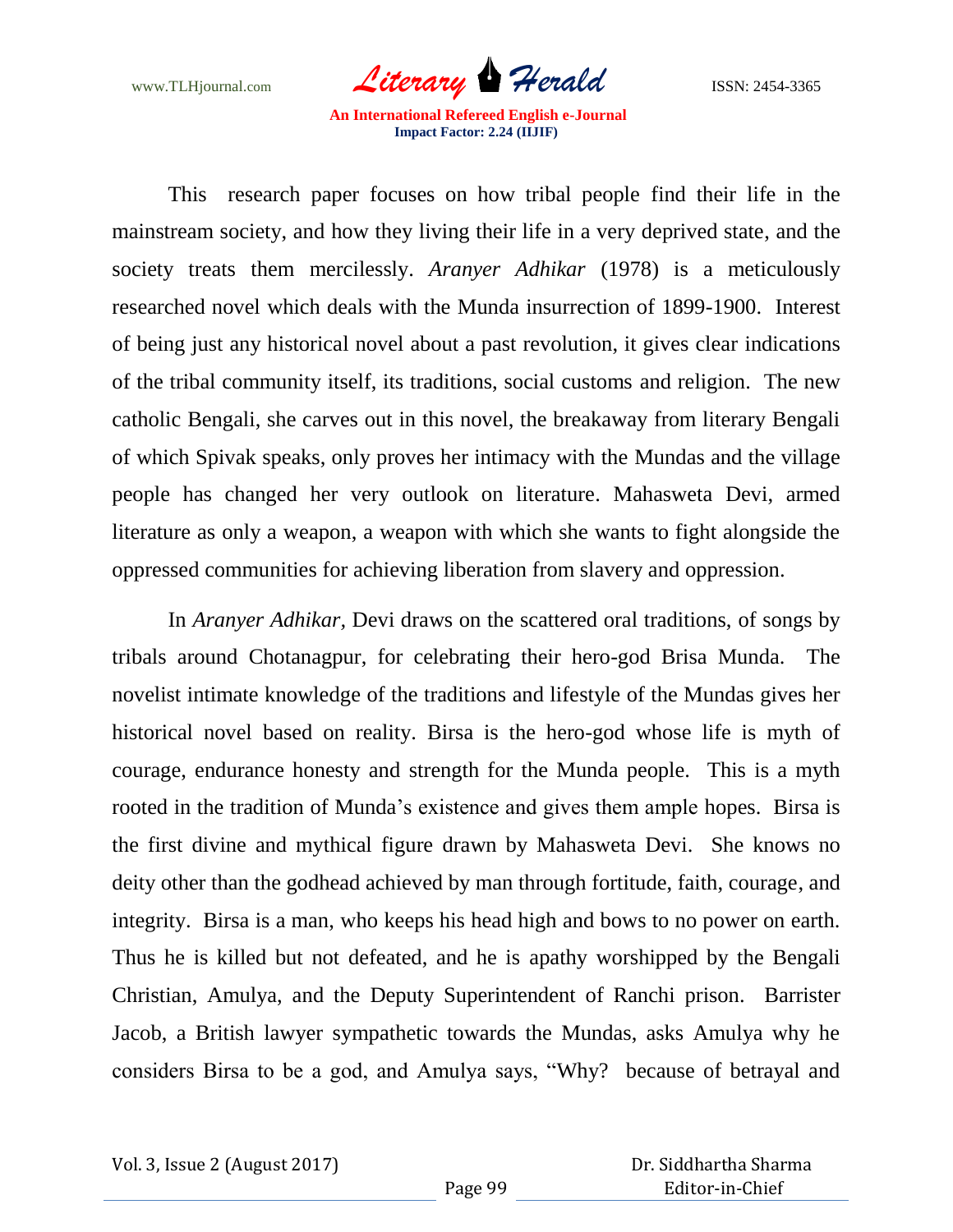www.TLHjournal.com *Literary* **Herald ISSN:** 2454-3365

treachery. Whenever man attains godhead, he is always defeated by some traitors. Ultimately he was captured through traitors, wasn"t he?"(9)

 The most important achievement of this novel is to uncover the real reason for the Munda insurrection. For the uneducated simple tribals, an armed revolt against the British Empire would have been undreamt of if the so-called gentlemen folk. Dhani Munda, who is an old wise man, who tells the story of these " gentlemen" invaders destroying their peaceful village life in simple and direct way as:

> People came from all sides. Those who came were 'dikus'. Those who caused our old "khut-katti" village system to break down, those who evicted the Mundas and occupied their land,were "dikus". And they started the system of bonded labour. This meant working without wages. (32)

And the author comments: "And this was life for the likes of Dhani. Into it had intruded the money-lenders, zamindars, missionaries, jails, courts, asphalt roads, trains, bayonets, guns, lack of water, dry spells, famine, broker, and bonded labor" (32). The reality of Munda life drawn in this novel exposes the injustice meted out to the tribes of Indian villages for the first time. The masterly strokes of her pen conjure up before us the tribal people with their simplicity, faith and innate dignity, and she is able to whip up impatience in her readers with a social system that destroys their contented lives.

 Apart from the social crisis, this work is considered as a successful novel. Gayathry Spivak calls it as "a meticulously research historical novel" (10), but this

Vol. 3, Issue 2 (August 2017) Page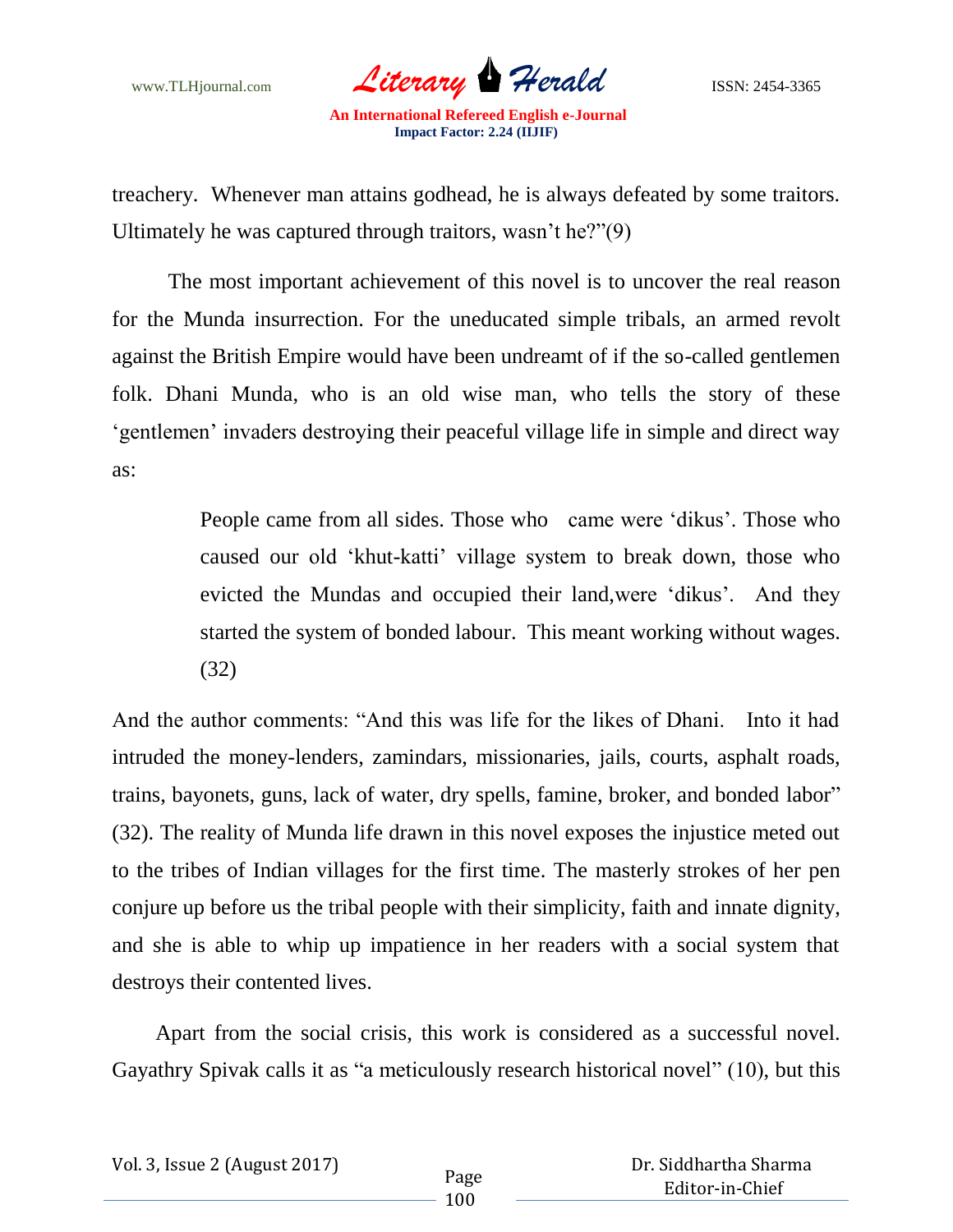www.TLHjournal.com **Literary Herald ISSN: 2454-3365** 

meticulous research does not stand in the way of drawing a set of living characters who bring high emotional drama into the novel. The drama of personal relationships is played against a background of rude historical facts. Ranesh Dasgupta, in his review of the novel in Bengali Journal parichay wonders "how Mahasweta Devi keeps her novel on the tribal insurrection of absolutely free from harshness" (11). The delicate treatment of the relationship between Karmi, Birsa's mother, and Birsa makes it a thing of exquisite beauty. The soft, touching loverelationship between sale and Birsa runs through the blood-spattered novel like a crystal spring. It is as though all the confusion, bloodshed, and hypocrisy do not really have any real power over these people. They keep their heart clear and innocent, and that is only thing which knows how to love.

The almost miraculous life of Birsa provides a focal point for the incidents of the novel that never gets lost in the mazes of history. Devi considered courage, and intelligence is the two qualities that make Birsa a hero. He is courageous and intelligent enough to lead a battle against British Raj, and intelligent enough to know the value of western education and educate himself at Christian mission. A fearless man, who is not afraid of renounce his faith in traditional Munda gods, and to pronounce himself as God. A method for his logical information performs what gives off an impression of being marvels for the uneducated Mundas and shows them better lifestyles. He is a true leader who knows their courage and ability through history and be able to turn the Munda community into true fighters. A truly radical thinker, he even allows the women to work in aid of the movement, thus tapping the resources for as much man-power as possible.

 Dr. Siddhartha Sharma Editor-in-Chief

101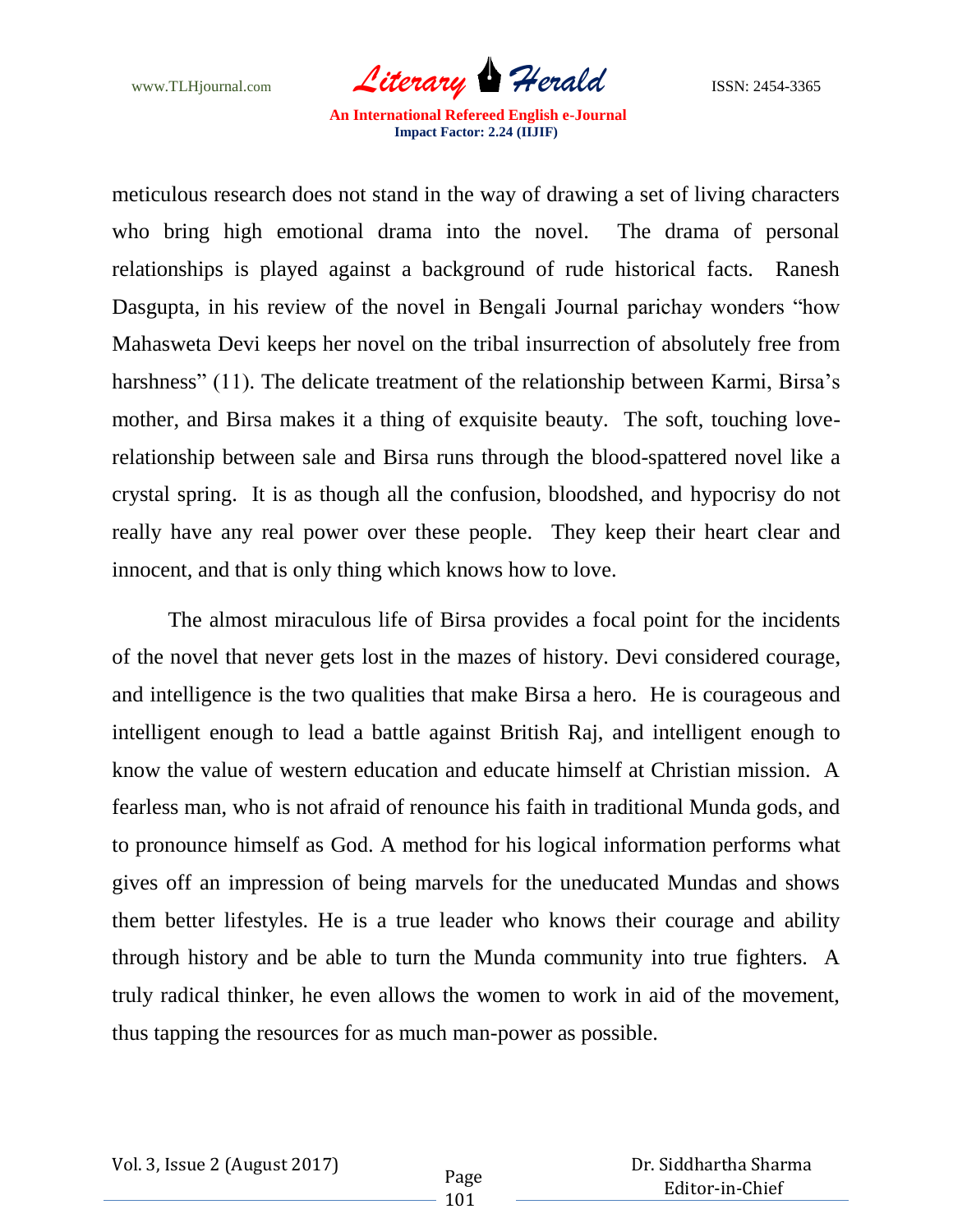www.TLHjournal.com **Literary Herald ISSN: 2454-3365** 

The author portrays here a primitive society in the process of change. Their messiah wins them over by means of the miracles that the civilized man understands to be the result of a scientific point of view. He teaches them the ways of cleanliness and abstinence and turns them into a worthy community. And a myth grows around his haloed figure, a figure of super human energy intelligence, courage, and determination. Devi returns again to them as a man becoming a myth, always centering her interest in the truly miraculous qualities of strength, dedication and honesty found in some born leaders of men.

However, the indigenous account however, represents him as primarily a religious leader an incarnation of God, a social reformer, counseling moderation, and calling upon his people to avoid extremist means of struggle. Through this novel Devi exposes the exploitation of the tribals and its effects on their lives physical as well as emotional. She makes an attempt to give a realistic picture of the movement. She exposes the crookedness, exploitativeness, and callousness of the British government authorities, and the ruthless and wily nature of nonaboriginal landlords, money lenders, and petty officials. The writer picks up the essential historical factors that were at work in this particular period in the history of the Munda tribe. Unlike writers who have been stimulated by tribal exotica and chose to the romantic and idealize tribal societies, Devi does not present a romanticized picture of the Munda tribe. Instead, she portrays the poverty – stricken, insecure and social injustice and exploitation faced in the lives of the tribal people for whom rice remained an eternal dream, where life meant wandering from one village to another due to ceaseless eviction by the "dikus; for whom land reclaimed from the forest was the basis of tribal life. As we can note in

 Dr. Siddhartha Sharma Editor-in-Chief

102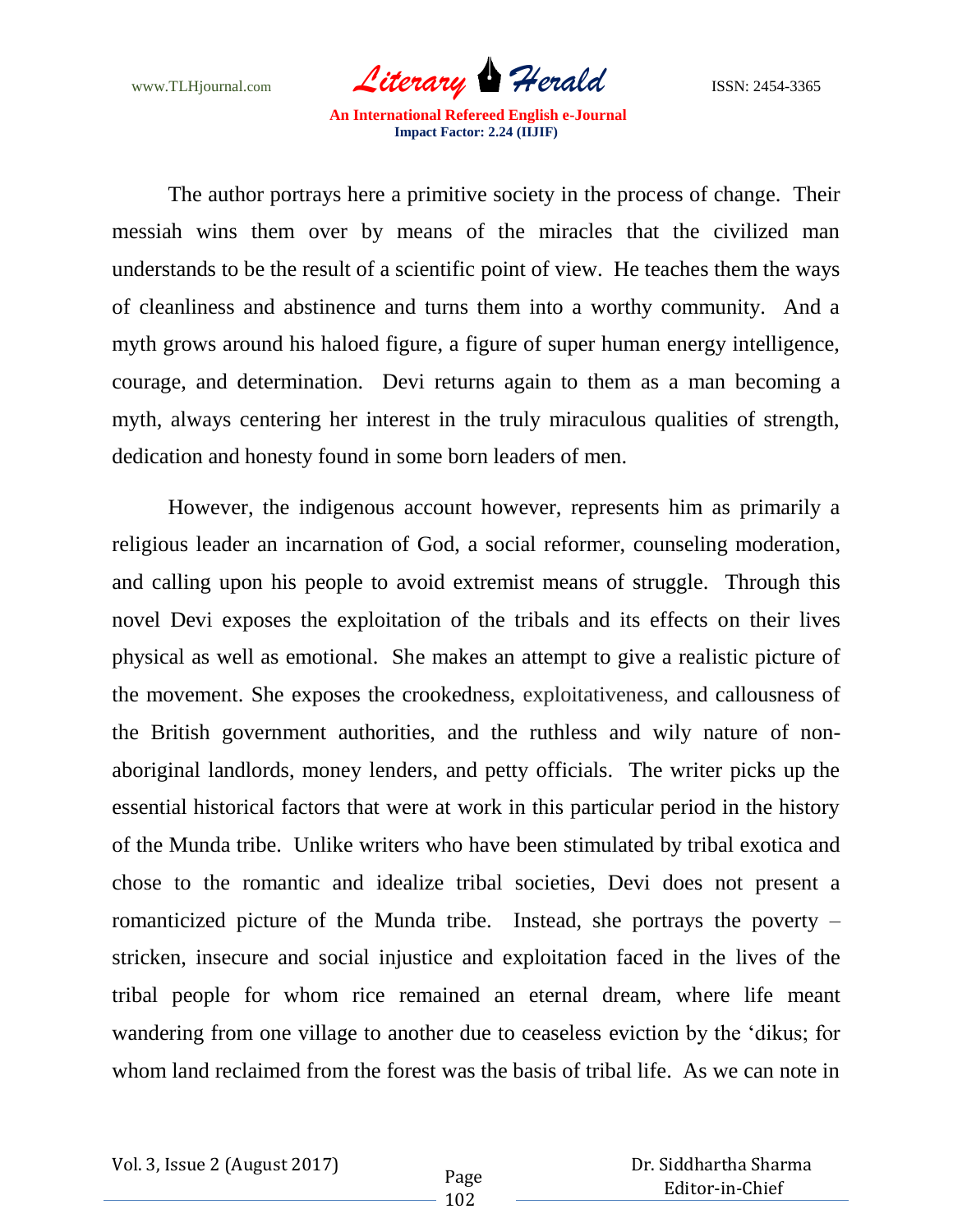www.TLHjournal.com *Literary* **Herald ISSN:** 2454-3365

the novel, Birsa"s father suguna"s idea of happiness lies in getting two meals of boiled china – seeds, wearing and un-form dhoti above the knees and sleeping under the in keet roof of a leafy hut. In this poverty – stricken world, even the attainment of bare necessities fills life with a regal grandeur. Devi portrays Suguna"s world as follows:

> This world of his had rigid borders. In that world one could become a king, if one got two meals of ghato a day, four handloom dhotices in a year, the warmth of husk bags in the winter, escape from the clutches of the money – lender, "mother" oil for lighting the lamp, black salt for "ghato," forest roots and honey and meat of wild rabbits and birds. (51)

The novelist uses an ancient Munda as the narrator, and he tells the history of his tribe to the younger generation. She describes the system of exploitation in the direct and accurate language of one who has survived all this exploitation. In prison, Dhani tells the young Mundas:

Look, the first forefathers of Birsa's clan had founded Chotanagpur. But Someone else became the king and since then outsiders came to our land and forests and snatched away everything  $\{\ldots\}$ . Ha! Look! The like wants a horse, the Munda will pay for it. The diku"s wants will be supplied by a Munda. (21)

Mahasweta Devi shows her grasp of history in the foregoing extract. Her ability to detect the numerous historical forces that ate into the life of the tribal presents is evident in the novel. She also shows evidence of knowing the people and the times by her depiction of the way people like Dhani Munda lived-the manner in which